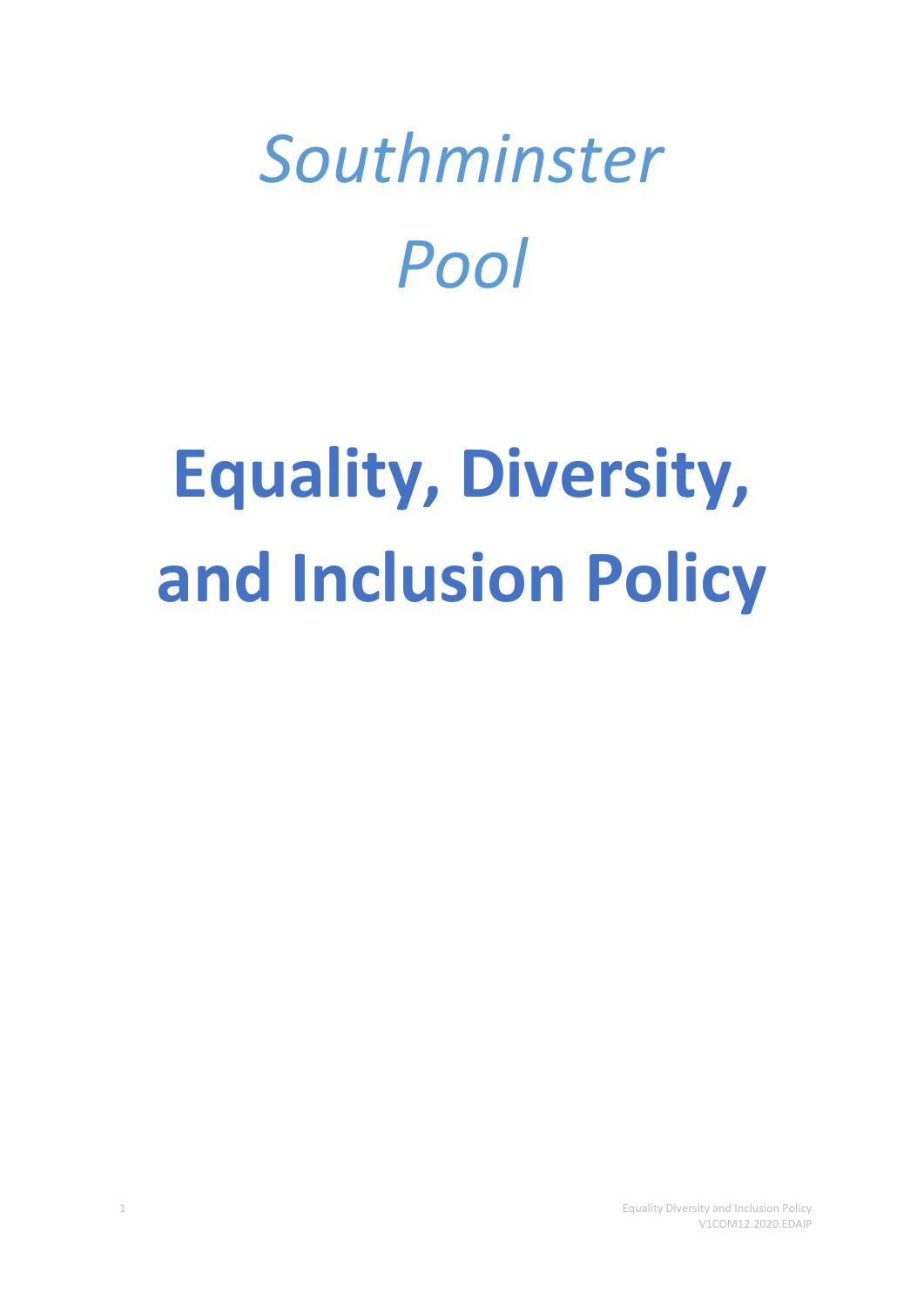## Contents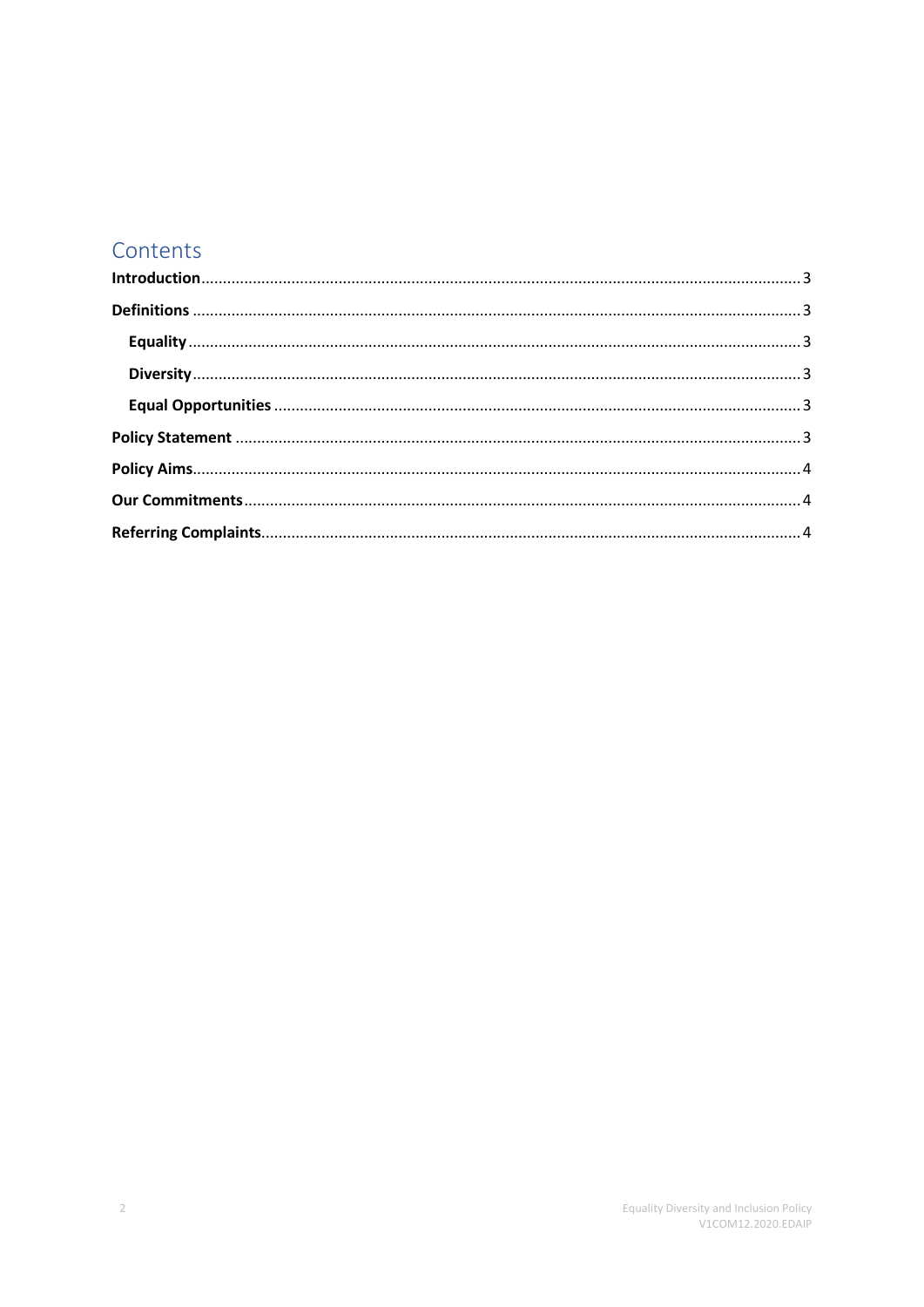### <span id="page-2-0"></span>Introduction

(Southminster pool ) Approved Training Centre/Provider are committed to ensuring that diversity and inclusion are embedded into everything we do. Together we promote a work environment that is inclusive and diverse, and where our people can be themselves.

This Policy is shaped by the protected characteristics outlined by the Equality Act 2010 (age, disability, gender, gender reassignment, marriage & civil partnership, pregnancy & maternity, race, religion & belief, sexual orientation)

This policy also reinforces our commitment to providing equality and fairness to all and not provide less favorable facilities or treatment. All those completing, delivery, or assessing IQL UK qualifications should have equal opportunities.

We do not tolerate unfair treatment or unlawful discrimination, whether intentional or unintentional, direct, or indirect of any kind.

#### <span id="page-2-1"></span>**Definitions**

This policy cover 3 broad areas:

<span id="page-2-2"></span>Equality means treating everyone with fairness and respect and recognising the needs of individuals. It is about addressing existing disadvantage affecting how different people participate in society.

<span id="page-2-3"></span>Diversity is about recognising, valuing and taking account of people's different backgrounds, knowledge, skills, needs and experiences, and encouraging and using those differences to create a cohesive community and effective workforce.

<span id="page-2-4"></span>Equal Opportunities is the development of practices that promote the possibility of fair and equal chances for all to develop their full potential in all aspects of life and the removal of barriers of discrimination and oppression experienced by certain groups.

## <span id="page-2-5"></span>Policy Statement

All staff, candidates, trainers, assessors and all other relevant personal involved with the delivery or assessing of IQL UK qualification and awards, should have equal opportunity to access qualifications, assessments, related products and services and that the content of the qualifications and assessments should reflect the wide diverse audience. We strive to support candidates of all abilities, and to ensure qualifications are awarded in a way that is fair to everyone whilst ensuring the integrity of the qualification is kept. Where applicable ensuring reasonable adjustments or special considerations are applied for.

It is morally wrong to discriminate directly or indirectly and hinder equality of opportunity. Thus, it is our intention to ensure that no person is subject to unfair treatment in any way and we recognise our responsibilities and legal obligations.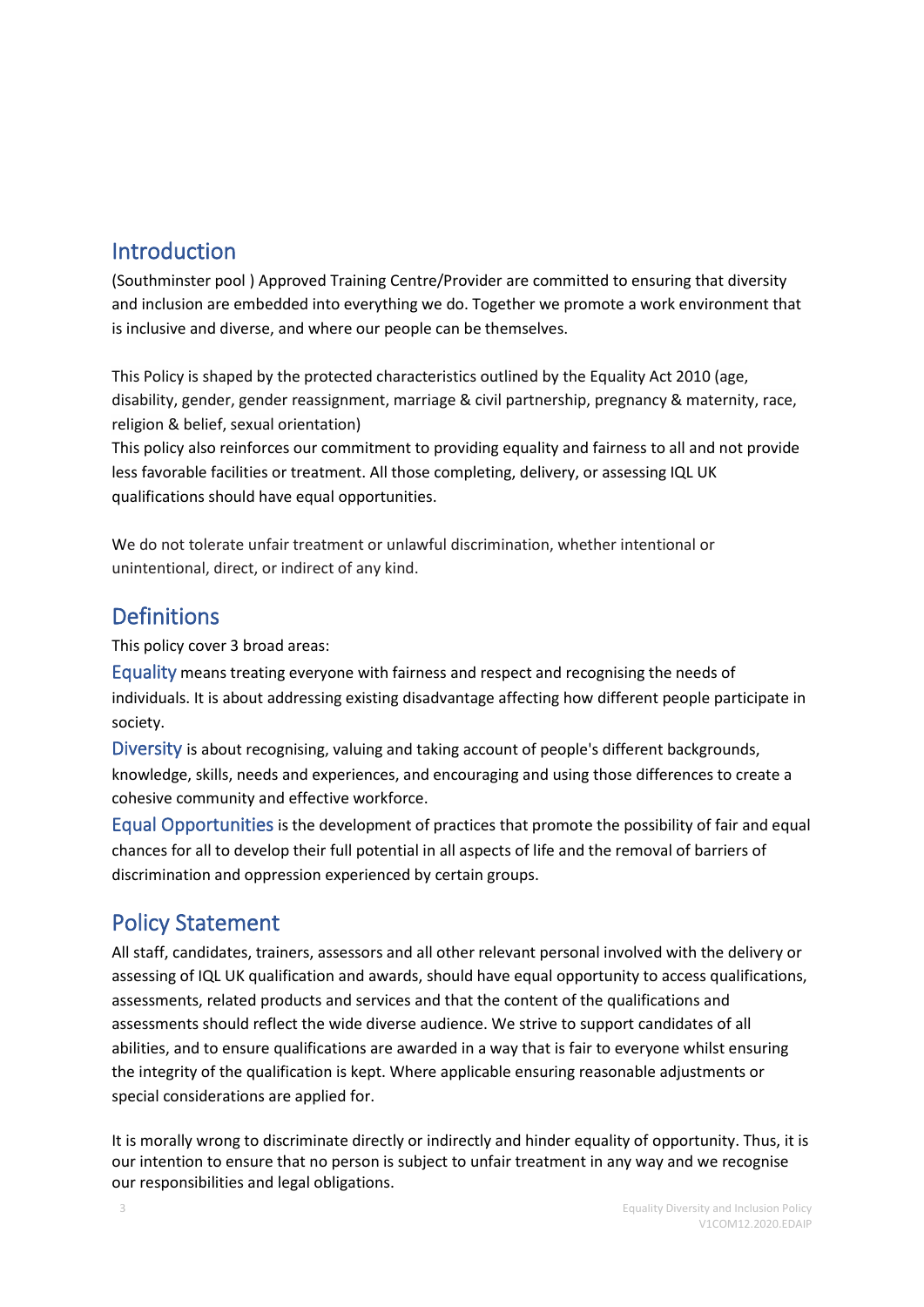## <span id="page-3-0"></span>Policy Aims

We aim to:

- Promote environments where individual differences and contributions of all are recognised and valued
- Encourage environments that promote dignity and respect for all
- Not tolerate any form of discrimination, intimidation, bullying or harassment and to take appropriate action for any breach of this policy
- Promote equality which we believe is good management practice and make sound business sense.
- Encourage anyone who feels they have been subject to discrimination to raise their concerns so corrective measures may be implemented
- Encourage all to treat other with respect and dignity
- Regularly review practices and procedures so that fairness is always maintained

#### <span id="page-3-1"></span>Our Commitments

- We are committed to providing equal opportunities to our employees, candidates, trainers, and assessors along with all other relevant personal in an inclusive manner and encouraging diversity in the workplace.
- We do not tolerate any unlawful or unfair discrimination, and anyone found to be acting in a discriminatory manner may face disciplinary action, which could include dismissal. Everyone has a duty to report unlawful or unfair discriminatory behavior to a member of management. We actively promote equal opportunities and require everyone to contribute towards achieving this objective.
- We believe that treating people with dignity and respect is an important part of realising equal opportunities and diversity.

We will enable all candidates the ability to have equal access to training and assessment for qualifications irrespective of their sex, marital status, age, religion, race, nationality or ethnic origin or disability ensuring the integrity of the IQL UK qualification or awards is being upheld. It may be that we need to apply to IQL UK to apply for either a reasonable adjustment or a special consideration

## <span id="page-3-2"></span>Referring Complaints

Where complaints relating to issues of inequality cannot be satisfactorily resolved by the ATC/P, candidates must be made aware of their right to appeal to IQL UK via the arrangements outlined in our Appeals Policy.

| <b>RLSS UK Contact details</b> |                       |  |
|--------------------------------|-----------------------|--|
| <b>Email</b>                   | compliance@igl.org.uk |  |
| Telephone                      | 0300 323 0096         |  |